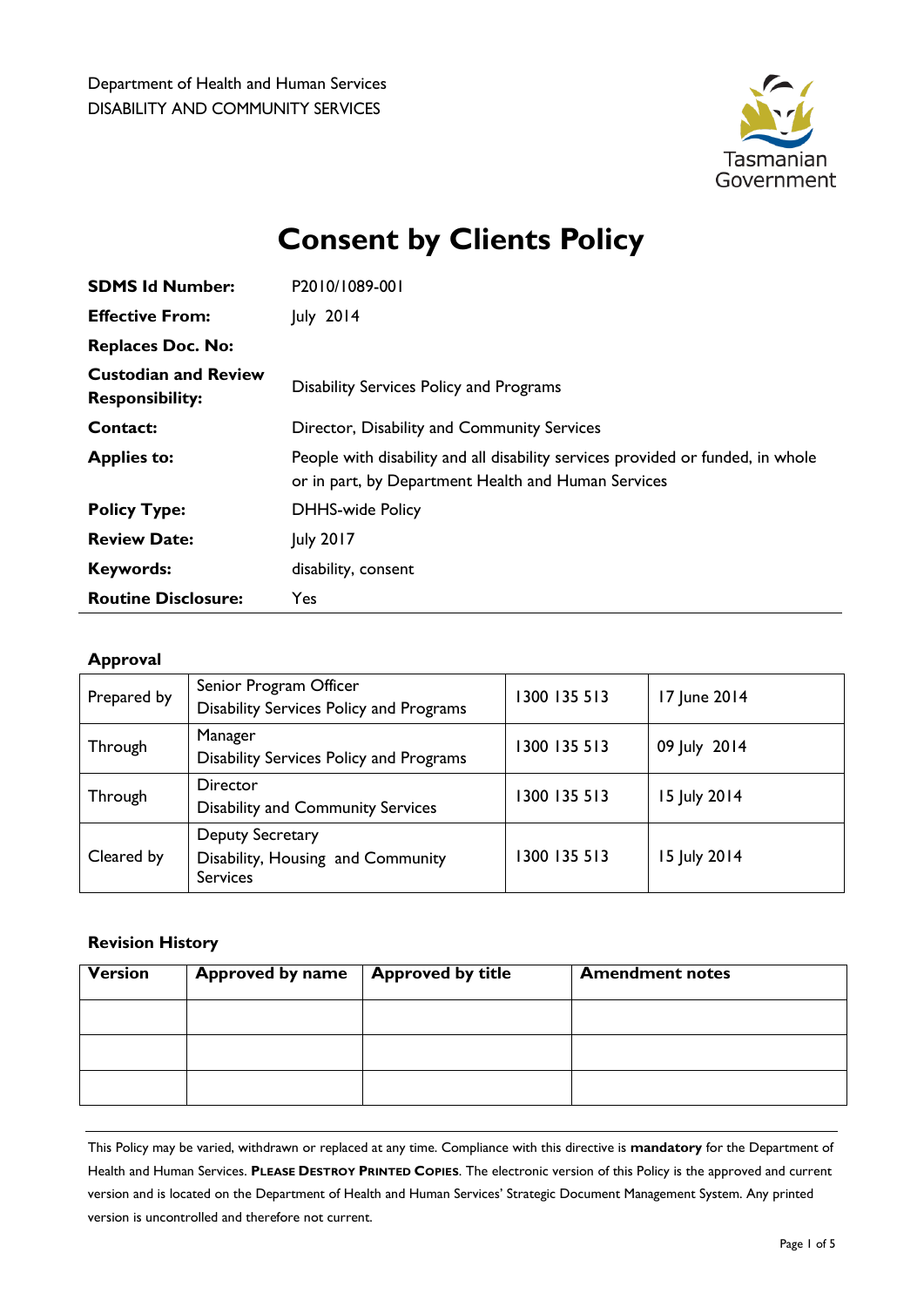# **Purpose**

- This Policy and its Procedure is developed to assist all service providers who are supporting or working with Tasmanians with disability, their families and carers to better understand the concept of consent and the range of options open to them in relation to assisted decision making.
- This policy provides the direction all service providers must take when considering medical procedures, the use of medication, making financial decisions, negotiating relationships or when designing and implementing individual programs.
- All services provided or funded, in whole or in part, by Department Health and Human Services (DHHS) are required to incorporate the meaning and intent of this policy into any existing policy and procedures relating to consent by clients or any policy and procedures that are developed in the future.

# **Transition to the NDIS**

- Until commencement of the Full Scheme NDIS on 1 July 2019 all providers delivering DCS funded specialist disability services and services to NDIS funded participants are required to maintain compliance with DCS policies and procedures.
- Working collaboratively, open communication and information sharing during this transition period are essential. Providers with questions about DCS policies and procedures should contact their DCS Area Office, Community Partnership Team for clarification.
- Existing arrangements relating to Quality and Safety will remain in place for all individuals and NDIS participants until a National Approach is finalised. Eg. providers are required to comply with the **DHHS Quality and Safety Standards Framework for Tasmania's Agency Funded Community Sector and** ensure compliance with the *Tasmanian Disability Services Act (2011)* and *Tasmanian Disability Services Regulations (2015)*. Providers will be notified formally of any change in arrangements relating to quality assurance.

# **Mandatory Requirements**

- This is a Department Health and Human Services (DHHS) wide policy and must not be reinterpreted so that subordinate policies exist. Should discreet operational differences exist, these should be expressed in the form of an operating procedure or protocol.
- The Tasmanian *Disability Services Act 2011* provides the legislative basis for the provision of specialist disability services.
- The Act defines disability as an impairment that:
	- o is attributable to a cognitive, intellectual, psychiatric, sensory or physical impairment, or a combination of these, and
	- o is permanent or likely to be permanent, and
	- o results in a substantial reduction in the capacity of the person to participate in everyday life, and
	- o requires continuous significant support services, and

This Policy may be varied, withdrawn or replaced at any time. Compliance with this directive is **mandatory** for the Department of Health and Human Services. **PLEASE DESTROY PRINTED COPIES**. The electronic version of this Policy is the approved and current version and is located on the Department of Health and Human Services' Strategic Document Management System. Any printed version is uncontrolled and therefore not current.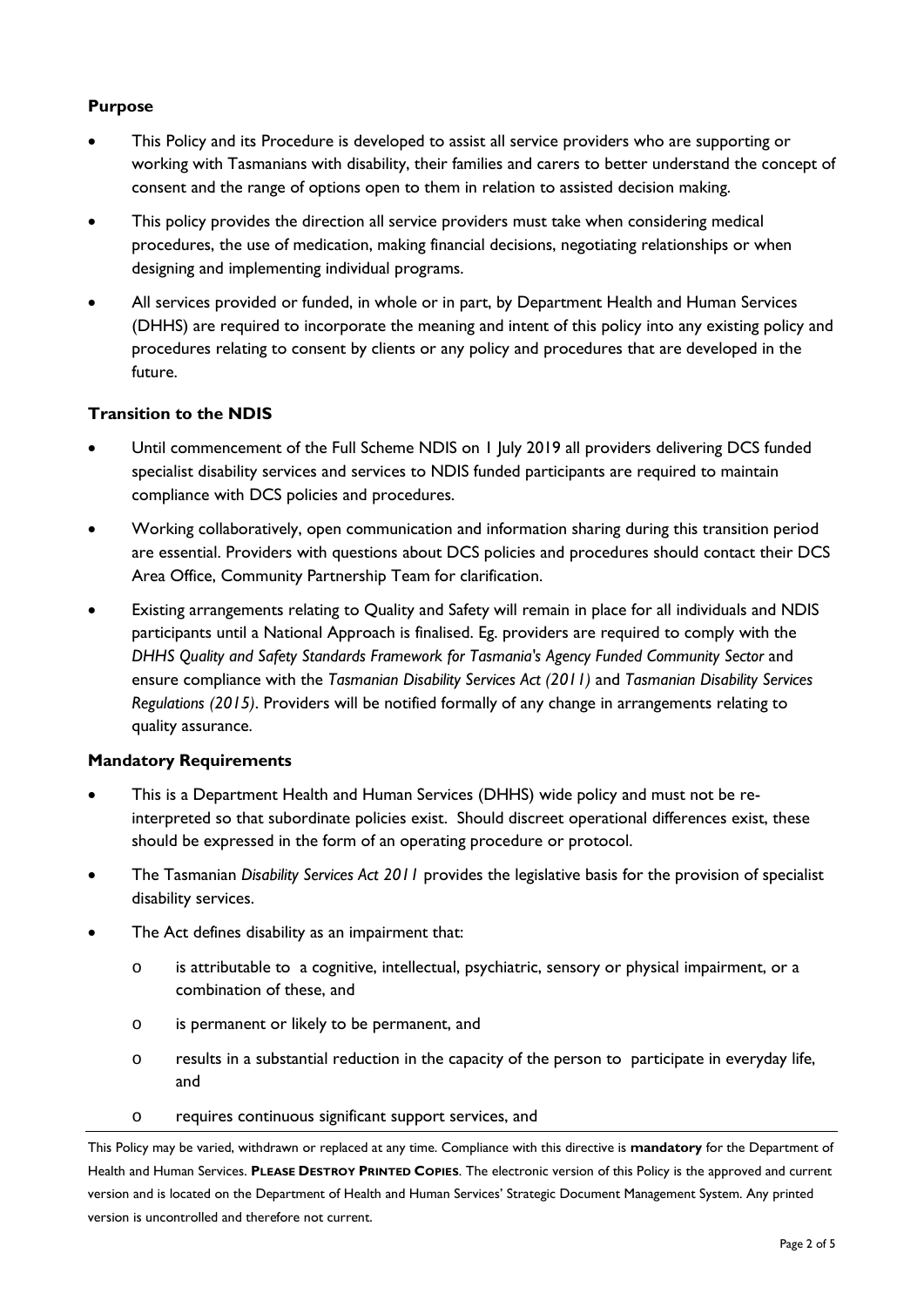- o may or may not be of a chronic episodic nature.
- To be eligible for specialist disability services in Tasmania, a person must:
	- o have a disability as defined under the Act
	- o live permanently in Tasmania
	- o be an Australian citizen, or a permanent Australian resident, or a Temporary Protection Visa holder, or a member of a family on a work or study visa sponsored by the Australian Government
	- o have a disability that manifests before the age of 65 years.
	- The Tasmanian *Disability Services Act 2011* (50 (1)) describes information sharing entities and names those entities that may share information.
		- o information-sharing entity means
			- − (a) a prescribed person; or
			- − (b) a State Service officer or State Service employee employed in or for the purposes of the Department or another department, within the meaning of the *Administrative Arrangements Act 1990*; or
			- − (c) a manager of a private medical establishment, within the meaning of the *Hospitals Act 1918* or of an establishment to which a licence under the *Health Service Establishments Act 2006* relates; or
			- − (d) a controlling authority of an approved hospital, assessment centre, or secure mental health unit, each within the meaning of the *Mental Health Act 1996*; or
			- − (e) the person in charge of a funded disability services provider; or
			- − (f) the person in charge of an organisation that receives funding from the Secretary under a funding agreement to provide drug or alcohol treatment services; or
			- − (g) the person in charge of an organisation that receives a referral from the Secretary or a Community-Based Intake Service, within the meaning of the *Children, Young Persons and Their Families Act 1997*; or
			- − (h) the Chief Forensic Psychiatrist; or
			- (i) any other person, or organisation, prescribed in the regulations;
- In line with the requirements of the Tasmanian *Disability Services Act 2011* (section 50 (6) b) all information sharing entities must seek the consent of an individual in order to share information and can only share relevant information to enable assessment, determine the goods and services to be provided and/ or for the safety and wellbeing of a person.
- The Act requires an information sharing entity to gain consent of a person with disability but provides exception where sharing information is required for the safety of the person or others.

This Policy may be varied, withdrawn or replaced at any time. Compliance with this directive is **mandatory** for the Department of Health and Human Services. **PLEASE DESTROY PRINTED COPIES**. The electronic version of this Policy is the approved and current version and is located on the Department of Health and Human Services' Strategic Document Management System. Any printed version is uncontrolled and therefore not current.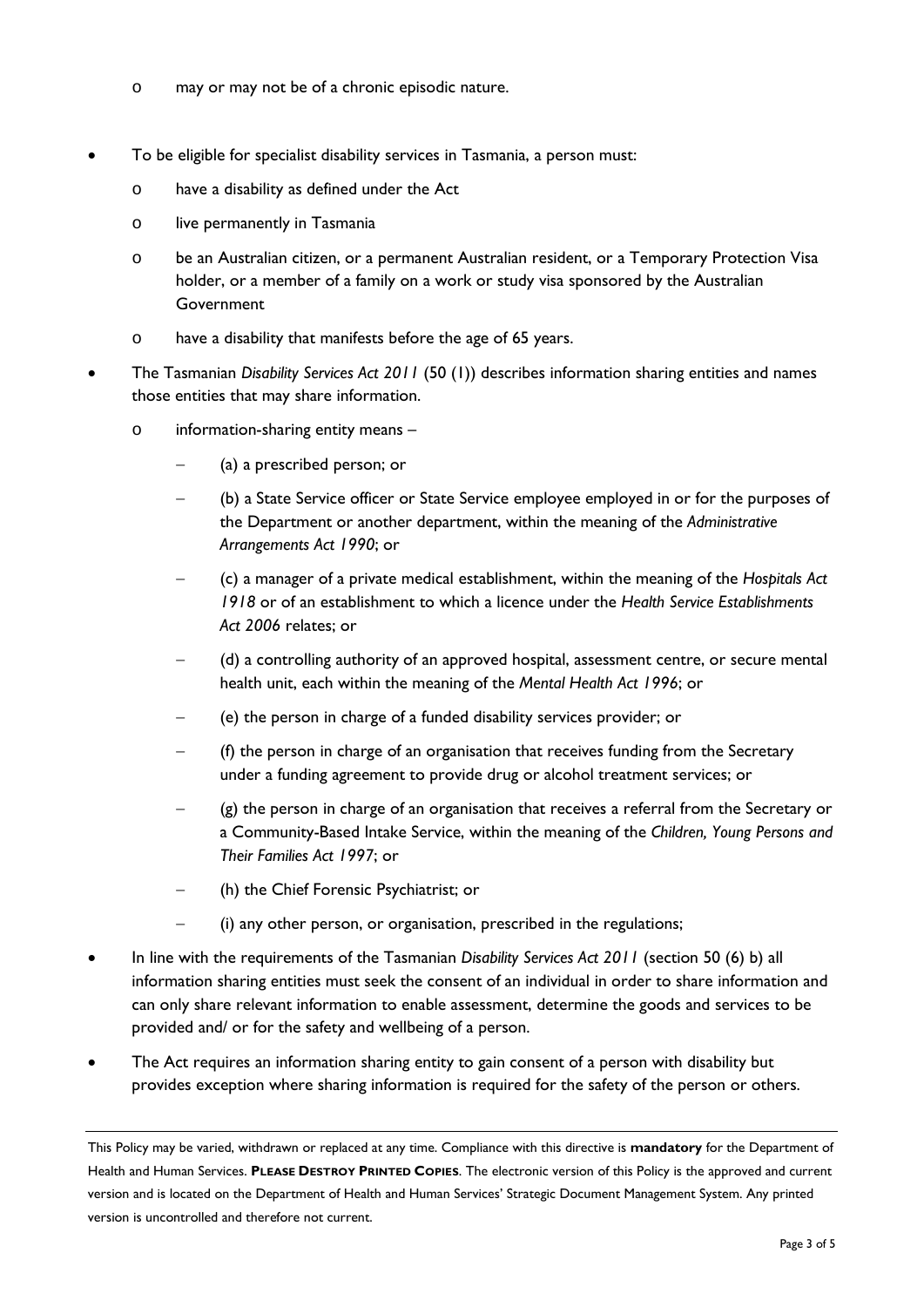- Consent must be sought from a person with disability before service providers initiate or implement any planned activity relating to that person.
- If the person with disability lacks the capacity to give consent, service providers or organisations must proceed in accordance with the Guidelines relating to this policy.
- Clients who meet the eligibility requirements for the National Disability Insurance Scheme (NDIS) trial 2013 – 2016 will become the responsibility of the NDIS. Some policies, procedures and guidelines will remain relevant in delivering services to this cohort group.
- **Failure to comply with this policy**, without providing a good reason for doing so, may lead to disciplinary action.
- Disciplinary action in this context may be a Penalty under the Tasmanian *Disability Services Act 2011* or constitute a breach of your Funding Agreement with Department Health and Human Services (DHHS).

# **Roles and Responsibilities/Delegations**

#### **All Service Providers:**

- Must comply with the intent of the Tasmanian *Disability Services Act 2011* in relation to information sharing entities.
- Must seek consent from the person with disability before they commence or implement any planned activity relating to the person with disability.
- Are required to provide reasonable information to the person with disability, their family or and/or carer as not providing reasonable information may result in breach of duty of care.
- Must ensure that where a person with disability lacks capacity to provide consent, their 'responsible person' is informed of the proposed treatment and given an appropriate opportunity to provide informed consent or otherwise.
- Must ensure that the person who is giving consent must have the intellectual capacity and maturity to understand the situation that they are consenting to, the choices that are available and the actual or likely consequences of their decision. This applies to all people regardless of age and whether or not they have a disability.
- Are to note that in order for a person to provide informed consent, a person must be given sufficient information about the matter or procedure, and that information must be presented in such a way that a person can fully understand it. Any consent must be freely given and must not be obtained by force, threat, deception or undue influence.
- Ensure that all staff are informed that if they are unclear about the need to refer to a legally appointed guardian for a decision they should check the client's file for details of the guardians function and contact the guardian to discuss.
- Must be aware that a client who lacks capacity to give or withhold consent (and does not have informal decision making support from a family member or other support person), may have

This Policy may be varied, withdrawn or replaced at any time. Compliance with this directive is **mandatory** for the Department of Health and Human Services. **PLEASE DESTROY PRINTED COPIES**. The electronic version of this Policy is the approved and current version and is located on the Department of Health and Human Services' Strategic Document Management System. Any printed version is uncontrolled and therefore not current.